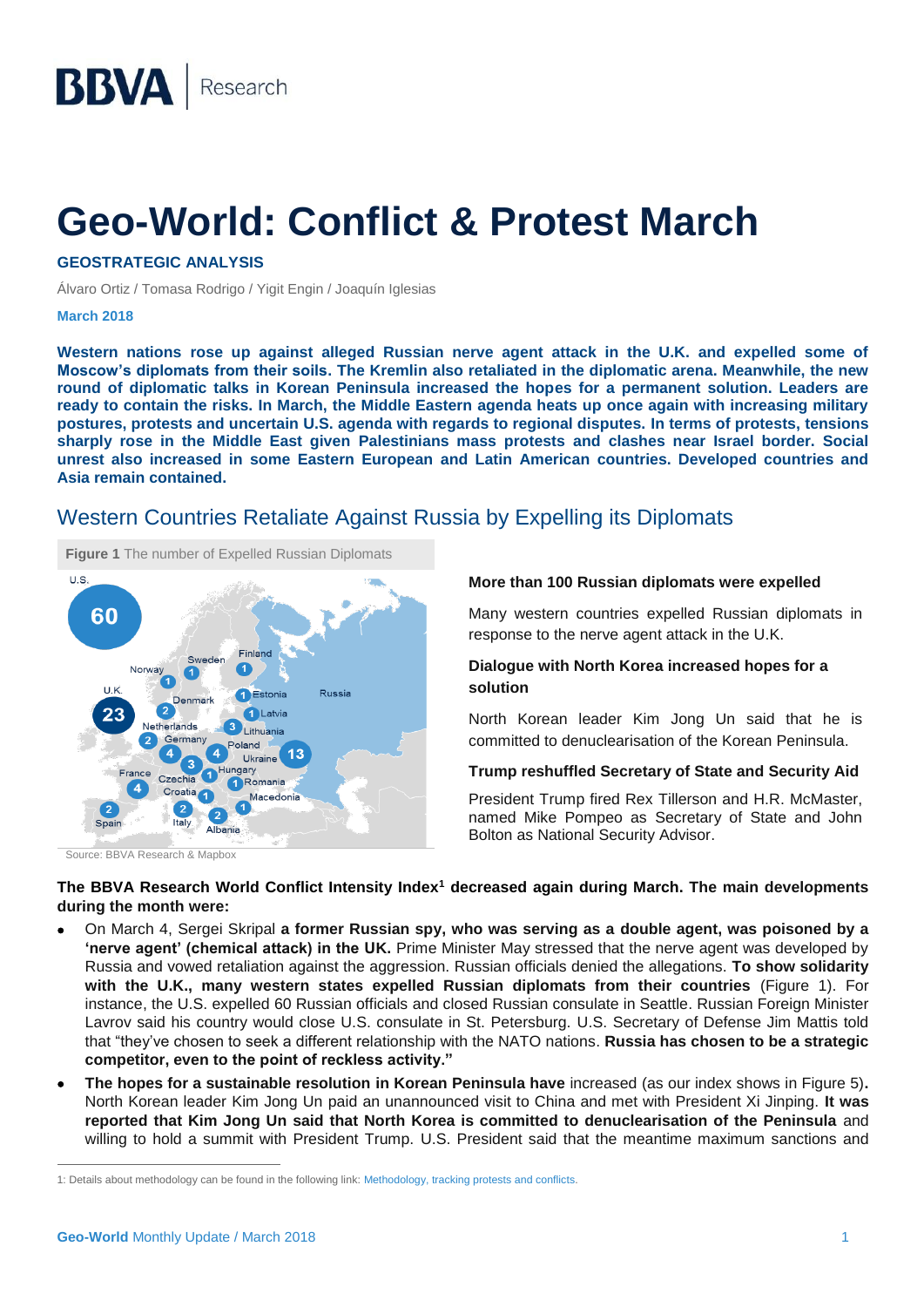

pressure must be maintained at all cost. Yet, he also added to look forward to their meeting. In addition, South Korean officials told that Kim Jong Un would meet South Korean leader at a border village on April 27.

 **President Trump reshuffled his Secretary of State and National Security Advisor**. These are agenda-setter posts in U.S. administration. **New Secretary Mike Pompeo and National Security Advisor John Bolton could have a tighter stance with regard to Iran and foreign policy formulation. How they conduct the agenda when they take the office is uncertain.** It is well known that President Trump is pushing for a more deterrent Iran nuclear deal. He threatened to quit from the deal on May 12, if that option fails. Iranian officials said that if the U.S. withdraws they would exit too. **Meanwhile, President Trump announced that the U.S. would withdraw from Syria very soon.** Departments of Defense and State said that they have no information about such a plan. In fact, Russian Foreign Ministry warned the U.S. Army has sent heavy weapons to a southeastern Syrian base. In addition, Turkish President Erdogan told Turkey has started preparations to liberate Syria's northern border provinces neighbouring Turkey, controlled by YPG (Syrian Kurdish militia). On the other hand, Turkey-U.S. diplomatic talks continue to contain the disputes. Progress is on track.

**Figure 2** BBVA Research Middle East Conflict Intensity Index (Number of conflicts / Total events)



Source[: www.dgelt.org](http://www.dgelt.org/) & BBVA Research Source: [www.dgelt.org](http://www.dgelt.org/) & BBVA Research

**Figure 4** BBVA Research Eastern Europe Conflict Intensity Index (Number of conflicts / Total events)



**Figure 3** BBVA Research North Africa Conflict Intensity Index (Number of conflicts / Total events)





**Figure 5** BBVA Research Asia Conflict Intensity Index (Number of conflicts / Total events)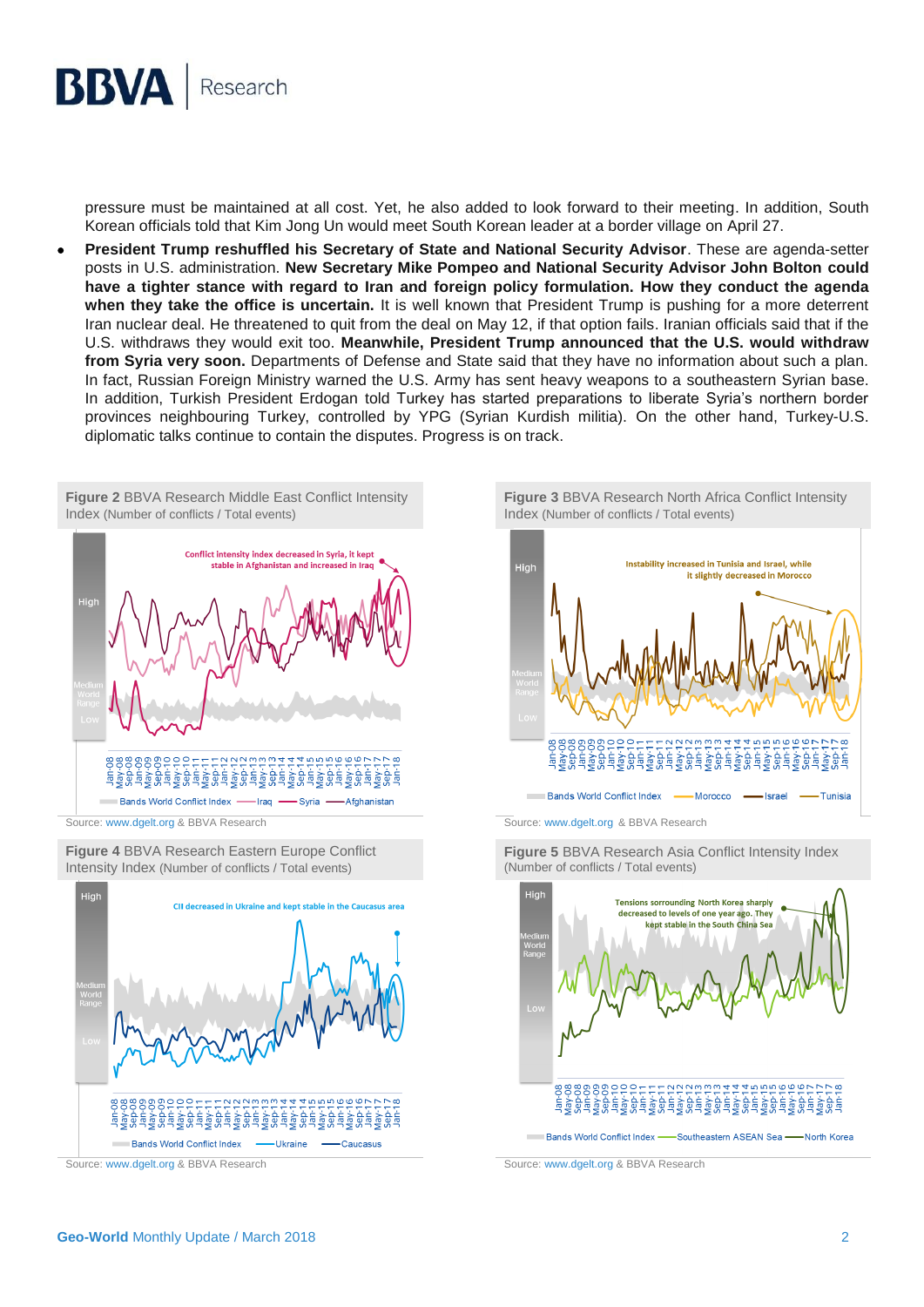## Social unrest index rose during the month

**The World Protest Index slightly increased during March** (as shown by our BBVA Research World Protest Intensity Index<sup>2</sup> )**. According to the BBVA Research World Protest Intensity Map, the key takeaway facts were:**



• **In regional terms, tensions remain low in Western Europe, while in the Eastern, they seem to be slightly increasing. Social instability rose in North African and the Middle East. In Latin America, social unrest icreased in some countries. The situation in asia carries on from last month:**

- In **Europe**, social noise increased in **Spain,** and slightly in **Germany** and **France**. In **Greece,** protests remain due to the FYROM naming controversy.
- **In Emerging Europe,** tensions in **Bosnia, Hungary Croatia**, **Moldova** and **Azerbaijan**, while they decreased in **Romania**. The fire in a shopping mall, with several fatalities, in **Russia** also raised our social unrest index.
- **In North Africa and the Middle East,** tensions were sparked when 15 Palesinians were gunned down by **Israeli** soldiers during mass protests demanding the right of Palestinian refugees of Arab-Isaraeli War to return to their land. Four Palestinians were killed.
- **In Latin America,** protests remain high in **Venezuela** during the month, when 78 inmates died on prison fire. Social unrest also increased in **Brazil** and slightly in **Argentina**.
- **In Asia, India** and **Pakistan** are the key hot spots in the region with continued protests. **Hong Kong** suffered mild social tensions as election process comes to an end.

Source[: www.dgelt.org](http://www.dgelt.org/) & BBVA Research

## **Summary**

 $\overline{a}$ 

Russia's alleged aggressive actions in British soil triggered new diplomatic crisis between western nations including the U.S. and Moscow. This was the hottest topic of the foreign policy agenda across the globe. North Korean crisis has been contained to neutral levels and diplomacy gained ground. The uncertainties regarding Middle East are still well alive. Security situation in the region deteriorates. Social unrest increased in some Eastern European countries, as well as in the Middle East and North Africa. Developed countries and Asia remain contained.

<sup>2:</sup> Details about methodology can be found in the following link[: Methodology, tracking protests and conflicts.](https://www.bbvaresearch.com/en/methodology-tracking-protests-and-conflicts-2/)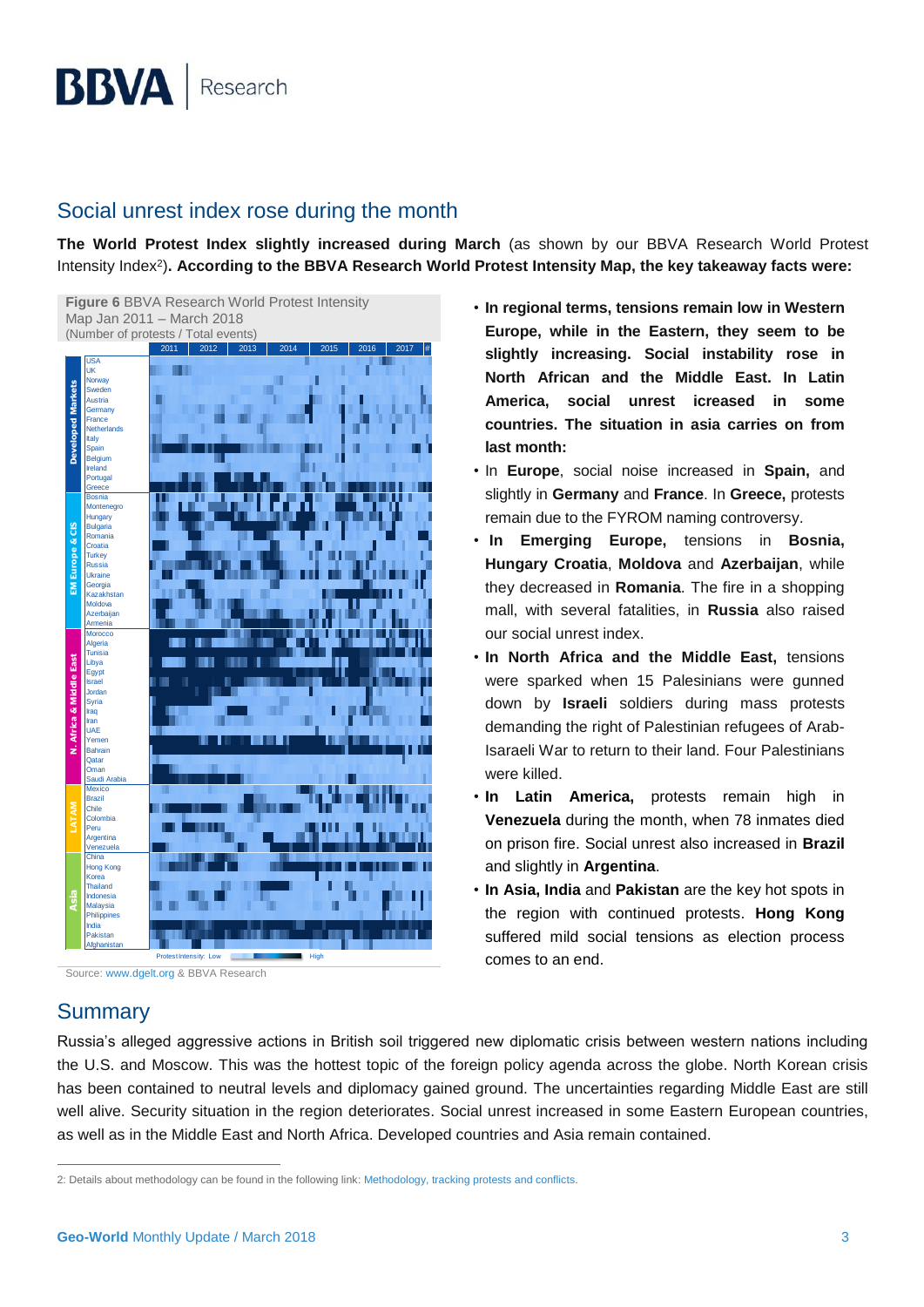# **BBVA** Research

## **ANNEX**

Figure 7 BBVA Research World Protest Map March 18 (Number of events of protest / Total events by country. Darker colors indicate higher values of the index)



Source: BBVA Research and www.gdelt.org

Figure 8 BBVA Research World Conflict Map March 18 (Number of events of confllict/ Total events by country. Darker colors indicate higher values of the index)



Source: BBVA Research and www.gdelt.org